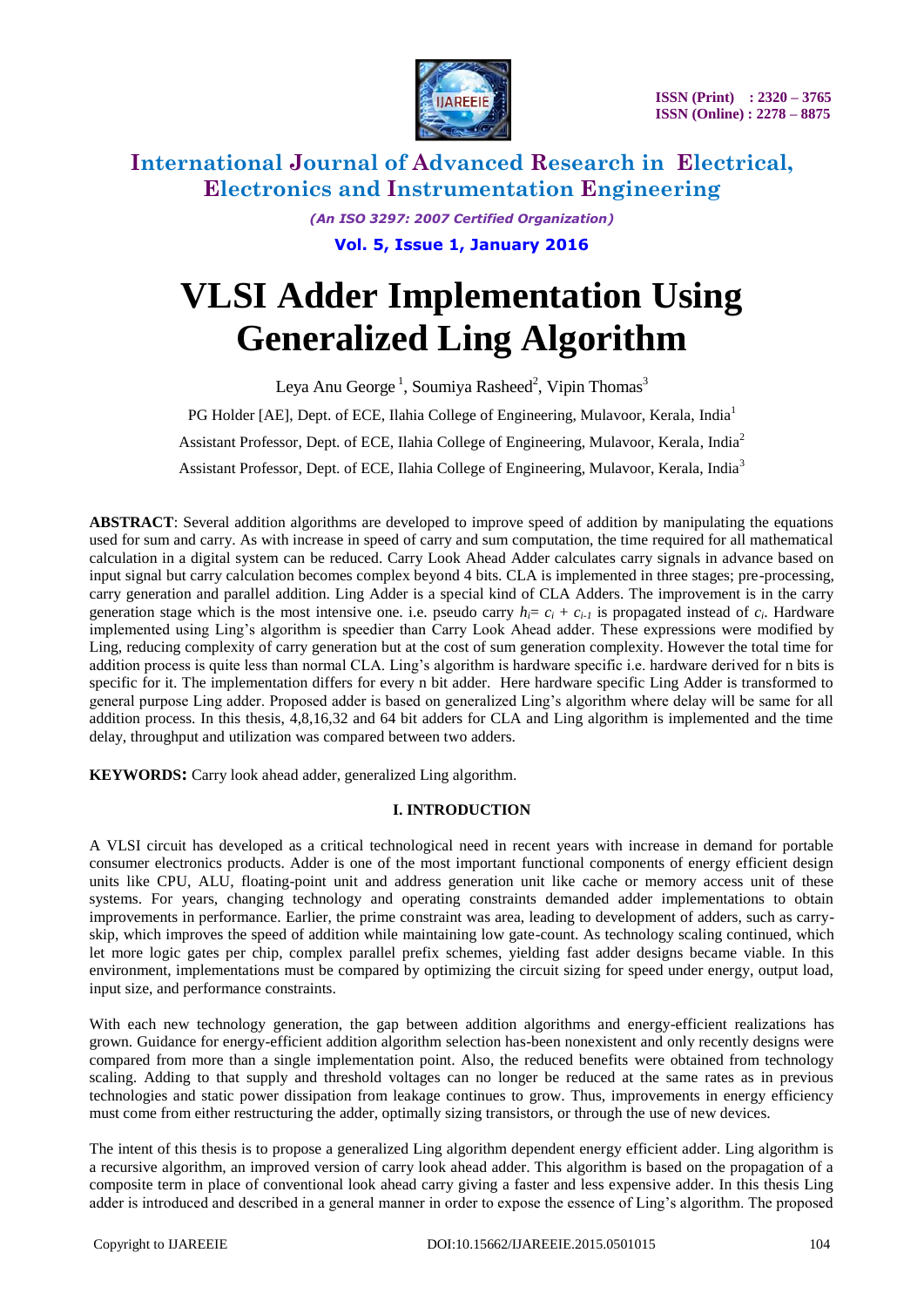

*(An ISO 3297: 2007 Certified Organization)*

## **Vol. 5, Issue 1, January 2016**

adder is modelled using Verilog HDL and simulated using ModelSim 6.5SE. Xilinx ISE 8.1i is used to synthesize the model.

Rest of the thesis is organized as follows. Section II frames the basic types of adders and introduces the recursive algorithm in existence, section III describes Carry look ahead and various parameters measured based on it. Section IV describes the model based on Ling algorithm, section V presents the synthesis and simulation results and the comparison between the two adders and section VI concludes the thesis with a foresight of future researches.

#### **II.ADDERS**

In the ripple carry adder, the addition speed is limited by the time required for the carries to propagate or ripple through all of the stages of the adder. The carry look ahead adder (CLA) offers a solution to this, based on Weinberger's recursive algorithm for carry computation, by calculating the carry signals in advance, based on the input signals. Predicting carry in advance is based on two functions of the full adder, called the carry generate and carry propagate functions. The carry generate function indicates when an output carry is generated. i.e. when both the input bits are one, given by  $G = A, B$ . A carry input may be propagated when either or both of the input bits are 1s, given by  $P = A + B$ . Here the carry out and sum are calculated as  $Cout = G + P.C_{in}$  and sum is given by the equation,  $S_i = (a_i \oplus b_i) \oplus$  $c_i$ . Though carry look ahead logic is a recursive solution, this problem can be dealt using many other recursive solutions.

A faster adder can be designed by using the Ling scheme, the group carry generate and propagate (G and P) are replaced by similar functions (called H or pseudo carry) which can be produced in fewer stages than the group G and P and is available one stage earlier than the corresponding G signal. G and P is found similar to Weinberger's method.

The general transformation of  $c_i$  is defined as:  $c_i = \begin{cases} t_{i-1}h_{i-1} & i > 0 \\ c_i & i = 0 \end{cases}$  $c_0$ ,  $i = 0$ 

where the pseudo-carry,  $h_i$  is defined as  $h_i = g_i + c_i$ .

By factoring  $p_i$  out of the carry expression and propagating hi instead of  $C_{i+1}$ , all cases where carry is generated and/or propagated from the stage preceding stage i are included in h<sub>i</sub>. The advantage of using pseudo-carry instead of carry is offset by the increased complexity of sum computation, which requires the real carry to form individual sum signals.

$$
s_i = \begin{cases} a_i \oplus b_i, & h_{i-1} = 0 \\ a_i \oplus b_i \oplus t_{i-1}, & h_{i-1} = 0 \end{cases}
$$

Ling adder reduces delay by using simplified versions of group generate. Conditional sum reduce delay but increase design time.

#### **III.CARRY LOOK AHEAD ADDER**

Carry look ahead adder is implemented in three stages; pre calculation stage where carry generate and propagate terms are calculated, carry logic stage where the carry inputs to all the stages are calculated in advance by using the formula,  $C_{i+1} = g_i + p_i C_i$  and finally the adder stage where the results from the previous stages are combined to obtain the final sum as,  $S_i = A_i \oplus B_i \oplus C_i$ .

Unlike in ripple carry adder, in CLA the cumulative delay is eliminated as we do not have to wait for the carry to ripple though all of the stages before a final carry is available. Thus the CLA speeds up addition process. In CLA the carry logic is complicated.

In telecommunication, throughput shows the amount of bits successfully transferred between the source and destination. It is expressed in terms of bits per sec. Here it is found from the ratio between the number of bits and the time delay for respective number of bits. The elementary programmable logic block in Xilinx FPGAs is called slice that can perform logic functions. Logic resources are grouped in slices to create configurable logic blocks. A slice contains a set number of LUTs, flip-flops and multiplexers. Device Utilization indicates the FPGA element, such as [slices, flip-flops, LUTs, and blocks of RAM.](http://zone.ni.com/reference/en-XX/help/371599G-01/lvfpgaconcepts/fpga_basic_chip_terms/) Used slices indicate how many of the FPGA element the compiled FPGA uses. Total slices indicate the total number of FPGA elements in the FPGA. Utilization percent indicates the percentage of the FPGA elements that the FPGA application uses.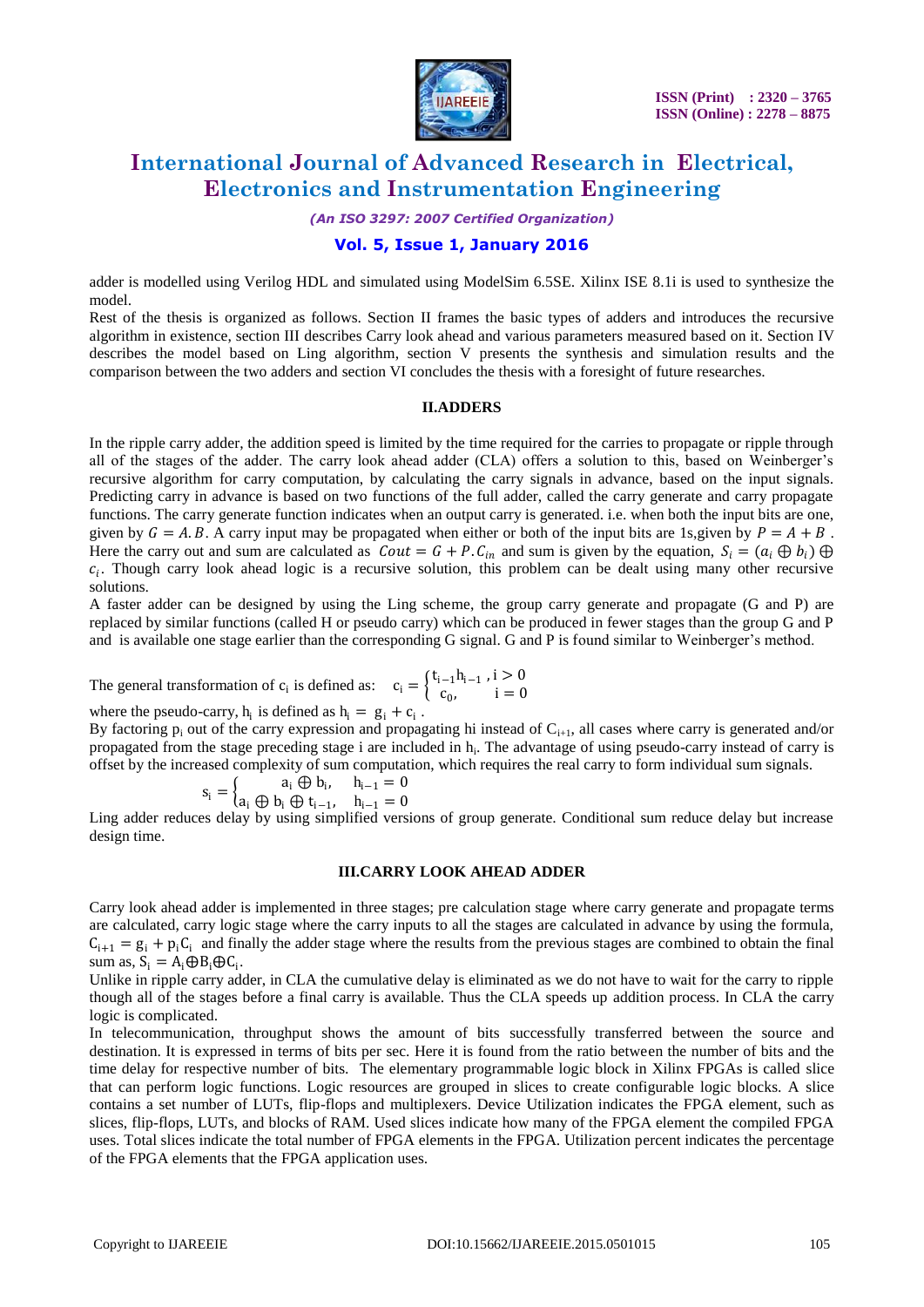

*(An ISO 3297: 2007 Certified Organization)*

## **Vol. 5, Issue 1, January 2016**

#### **IV.LING ADDER**

Ling Adder is a special kind of CLA Adder. Here the first stage is same as that of the normal CLA. The improvement is in the carry generation stage which is the most intensive one. In this adder the carry generation is based on Ling's algorithm. Carry logic is less complex as compared to the normal CLA. Final adder stage is a little more complex than the CLA. In Ling adder carry logic is much faster than that of normal CLA. Sum calculation is a little more complicated. However the total time for addition process is quite less than normal CLA.

Ling algorithm is based on a different set of equations. The carry generate and carry propagate equations are same as that of normal CLA. Pseudo carry  $h_i = C_i + C_{i-1}$  is propagated instead of  $C_i$ . Ling adder is implemented in three stages as CLA. First stage stays same but instead of carry it is pseudo carry which is generated as in Pseudo Carry logic stage as  $h_{i+1} = g_i + t_{i-1}h_i$  and final carry can be found using  $C_{i+1} = h_{i+1}t_i$ . In the adder stage the results from the previous stages are combined to obtain the final sum,  $S_i = p_i \bigoplus h_{i+1} + g_i p_{i-1} h_i$ 

Ling adder when compared with CLA has reduced carry computation complexity but increased sum computation complexity. Here the total number of terms involved is reduced at each pseudo carry generation unit thus leading to reduced time delay for computation. But it was observed that this occurred till a particular bit only.

Compared to CLA, in case of Ling adder, throughput is lesser in case of 4, 8, 16 bits. But the throughput shows an increase from 32 bit onwards. As there is increased complexity of sum calculation in case of Ling adder, the utilization obtained for Ling adder will always be higher compared to CLA.

#### **V. RESULT AND DISCUSSION**

The time delay, throughput and utilization obtained for various bits of CLA and LING adder were plotted against the number of bits. The proposed adder is based on generalized Ling's algorithm. Since it is not hardware specific current consumption can be made almost linear. Delay will be same for all addition process. Since the delays are same this algorithm can be used for IP address calculation. Addition process will be faster than normal CLA. So by using these subroutines in Math coprocessor effectively we can increase the overall system performance.

4, 8, 16, 32, 64 bit Ling adder and CLA was synthesized and compared. The value for time delay, throughput and utilization were observed for both CLA and Ling adder and is given in Table 1.

| <b>Bits</b> | Time delay (ns) |             | Throughput (Mbps) |             | Utilization (%) |             |
|-------------|-----------------|-------------|-------------------|-------------|-----------------|-------------|
|             | <b>CLA</b>      | <b>LING</b> | <b>CLA</b>        | <b>LING</b> | <b>CLA</b>      | <b>LING</b> |
| 4           | 11.747          | 11.832      | 340               | 338         | 0.65            | 0.78        |
| 8           | 17.102          | 18.583      | 467               | 430         | 1.3             | 1.9         |
| 16          | 27.814          | 19.087      | 575               | 550         | $\overline{2}$  | 4           |
| 32          | 49.237          | 48.801      | 649               | 655         | $\overline{4}$  | 8           |
| 64          | 92.084          | 81.001      | 695               | 790         | 9               | 20          |

#### **Table 1 CLA vs Ling Adder**

From the above obtained results the time delay, throughput and utilization for both the adders were compared graphically.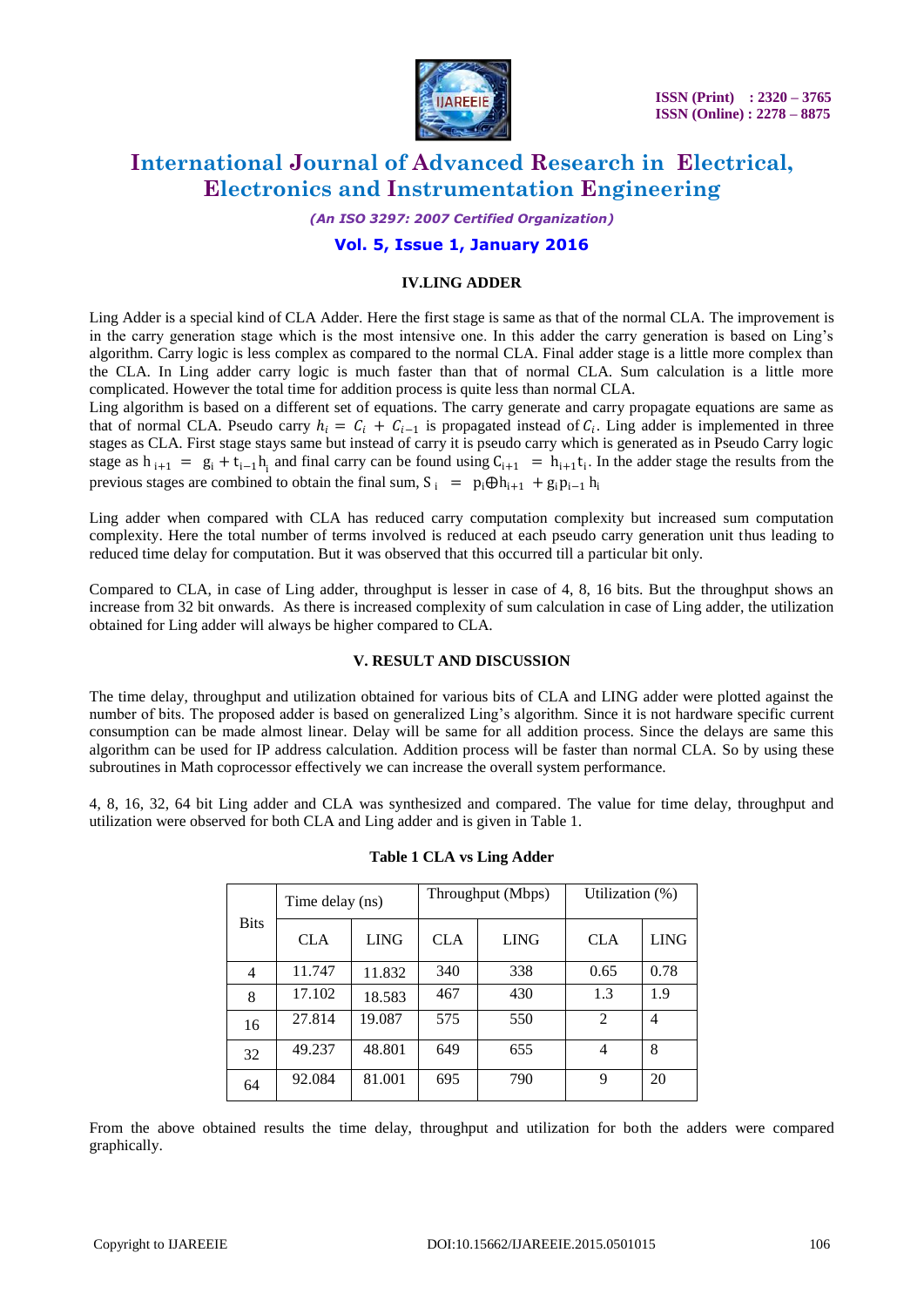

*(An ISO 3297: 2007 Certified Organization)*

## **Vol. 5, Issue 1, January 2016**

From Fig 1, it was observed that the time delay till 16 bit is greater for Ling. But as the no: of bits increase there is a considerable reduction in the time delay. i.e. beyond 16 bits the time delay is more for CLA.



**Fig 1 Bit vs. Time Delay for Ling and CLA**

Throughput is calculated from the ratio between the number of bits by the time delay obtained in respective cases. From Fig 2, in case of throughput CLA have a clear gain over Ling adder till 16 bits, and the trend reverse from 32 bit onwards.



**Fig 2 Bit vs. Throughput for Ling and CLA**